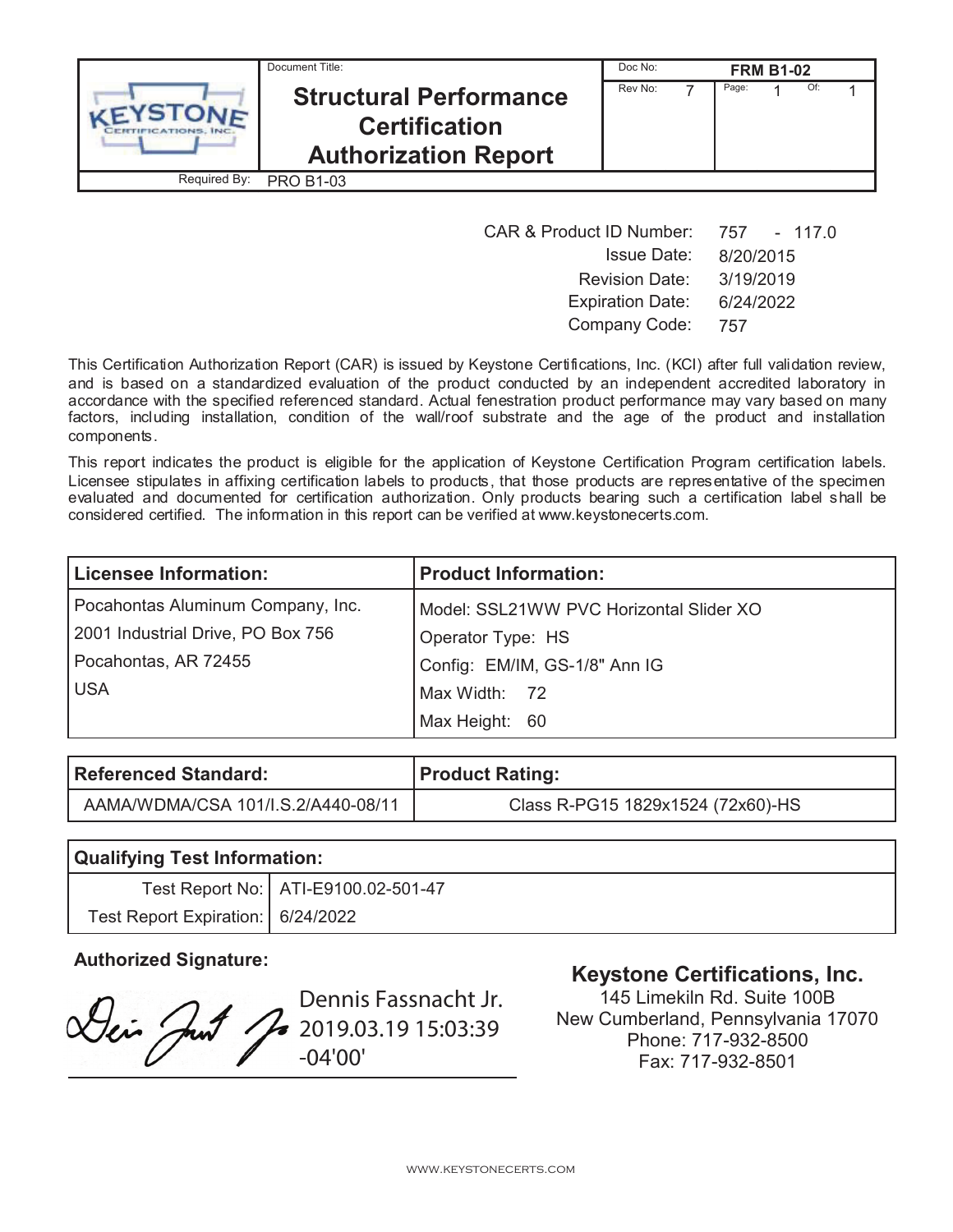|              | Document Title:                                                                      | Doc No: |       | <b>FRM B1-02</b> |     |  |
|--------------|--------------------------------------------------------------------------------------|---------|-------|------------------|-----|--|
|              | <b>Structural Performance</b><br><b>Certification</b><br><b>Authorization Report</b> | Rev No: | Page: |                  | Of: |  |
| Required By: | <b>PRO B1-03</b>                                                                     |         |       |                  |     |  |

| <b>CAR &amp; Product ID Number:</b> | 757 - 118.0 |
|-------------------------------------|-------------|
| <b>Issue Date:</b>                  | 8/20/2015   |
| <b>Revision Date:</b>               | 3/19/2019   |
| <b>Expiration Date:</b>             | 6/24/2022   |
| Company Code:                       | 757         |

This Certification Authorization Report (CAR) is issued by Keystone Certifications, Inc. (KCI) after full validation review, and is based on a standardized evaluation of the product conducted by an independent accredited laboratory in accordance with the specified referenced standard. Actual fenestration product performance may vary based on many factors, including installation, condition of the wall/roof substrate and the age of the product and installation components.

This report indicates the product is eligible for the application of Keystone Certification Program certification labels. Licensee stipulates in affixing certification labels to products, that those products are representative of the specimen evaluated and documented for certification authorization. Only products bearing such a certification label shall be considered certified. The information in this report can be verified at www.keystonecerts.com.

| <b>Licensee Information:</b>      | <b>Product Information:</b>             |
|-----------------------------------|-----------------------------------------|
| Pocahontas Aluminum Company, Inc. | Model: SSL21WW PVC Horizontal Slider XO |
| 2001 Industrial Drive, PO Box 756 | Operator Type: HS                       |
| Pocahontas, AR 72455              | Config: EM/IM                           |
| <b>USA</b>                        | Max Width: 64                           |
|                                   | Max Height: 50                          |

| Referenced Standard:               | <b>Product Rating:</b>            |
|------------------------------------|-----------------------------------|
| AAMA/WDMA/CSA 101/I.S.2/A440-08/11 | Class R-PG30 1626x1270 (64x50)-HS |

| <b>Qualifying Test Information:</b> |                                       |  |  |  |
|-------------------------------------|---------------------------------------|--|--|--|
|                                     | Test Report No:   ATI-E9100.02-501-47 |  |  |  |
| Test Report Expiration: 6/24/2022   |                                       |  |  |  |

Dennis Fassnacht Jr. Lei Just Jo 2019.03.19 15:06:17 -04'00'

# **Authorized Signature: Keystone Certifications, Inc.**

145 Limekiln Rd. Suite 100B New Cumberland, Pennsylvania 17070 Phone: 717-932-8500 Fax: 717-932-8501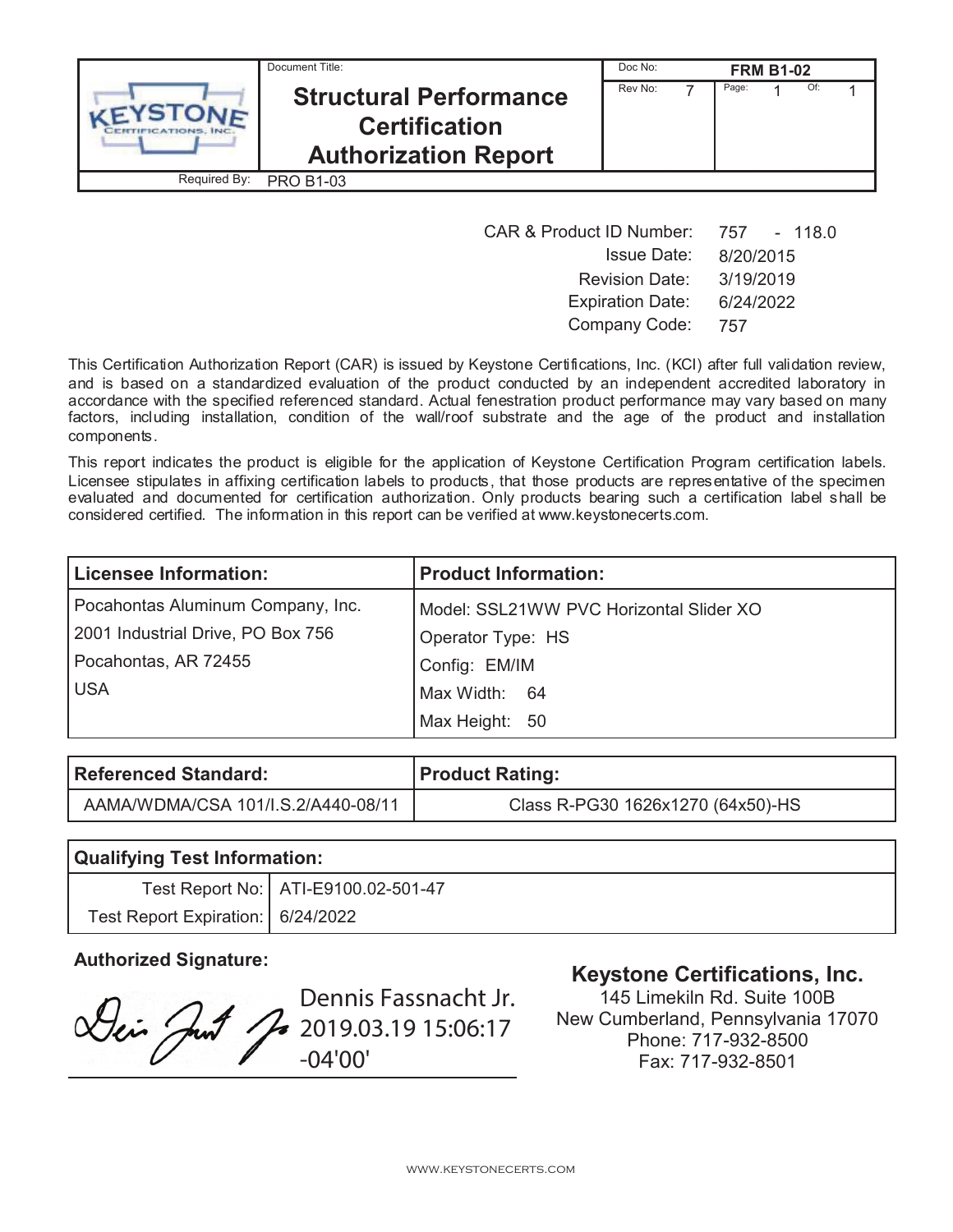



### **TEST REPORT**

#### **Report No.**: E9100.02-501-47

#### **Rendered to**:

#### POCAHONTAS ALUMINUM COMPANY, INC. Pocahontas, Arizona

#### **PRODUCT TYPE**: PVC Horizontal Sliding Window, Type XO **SERIES/MODEL**: SSL21WW

**SPECIFICATION(S)**: AAMA/WDMA/CSA 101/I.S.2/A440-11, *NAFS 2011 - North American Fenestration Standard/Specification for Windows, Doors, and Skylights*

AAMA/WDMA/CSA 101/I.S.2/A440-08, *NAFS - North American Fenestration Standard/Specification for Windows, Doors, and Skylights*

|                                                      | <b>Summary of Results</b>                            |                                  |  |  |
|------------------------------------------------------|------------------------------------------------------|----------------------------------|--|--|
| <b>Title</b>                                         | <b>Test Specimen #1</b>                              | <b>Test Specimen #2</b>          |  |  |
| AAMA/WDMA/CSA 101/I.S.2/A440-                        | Class R-PG15 1829 x 1524                             | Class R-PG30 1626 x 1270         |  |  |
| 08 and -11                                           | $(72 \times 60) - HS$                                | $(64 \times 50) - HS$            |  |  |
| Design Pressure                                      | $\pm 720$ Pa ( $\pm 15.04$ psf)                      | $\pm 2400$ Pa ( $\pm 50.13$ psf) |  |  |
| Air Infiltration                                     | $0.4$ L/s/m <sup>2</sup> (0.08 cfm/ft <sup>2</sup> ) | See Test Specimen #1             |  |  |
| Canadian Air Infiltration/Exfiltration<br>Level      | A3                                                   | See Test Specimen #1             |  |  |
| <b>Water Penetration Resistance Test</b><br>Pressure | 220 Pa (4.60 psf)                                    | See Test Specimen #1             |  |  |

**Test Completion Date**: 06/24/15

Reference must be made to Report No. E9100.02-501-47, dated 07/31/15 for complete test specimen description and detailed test results.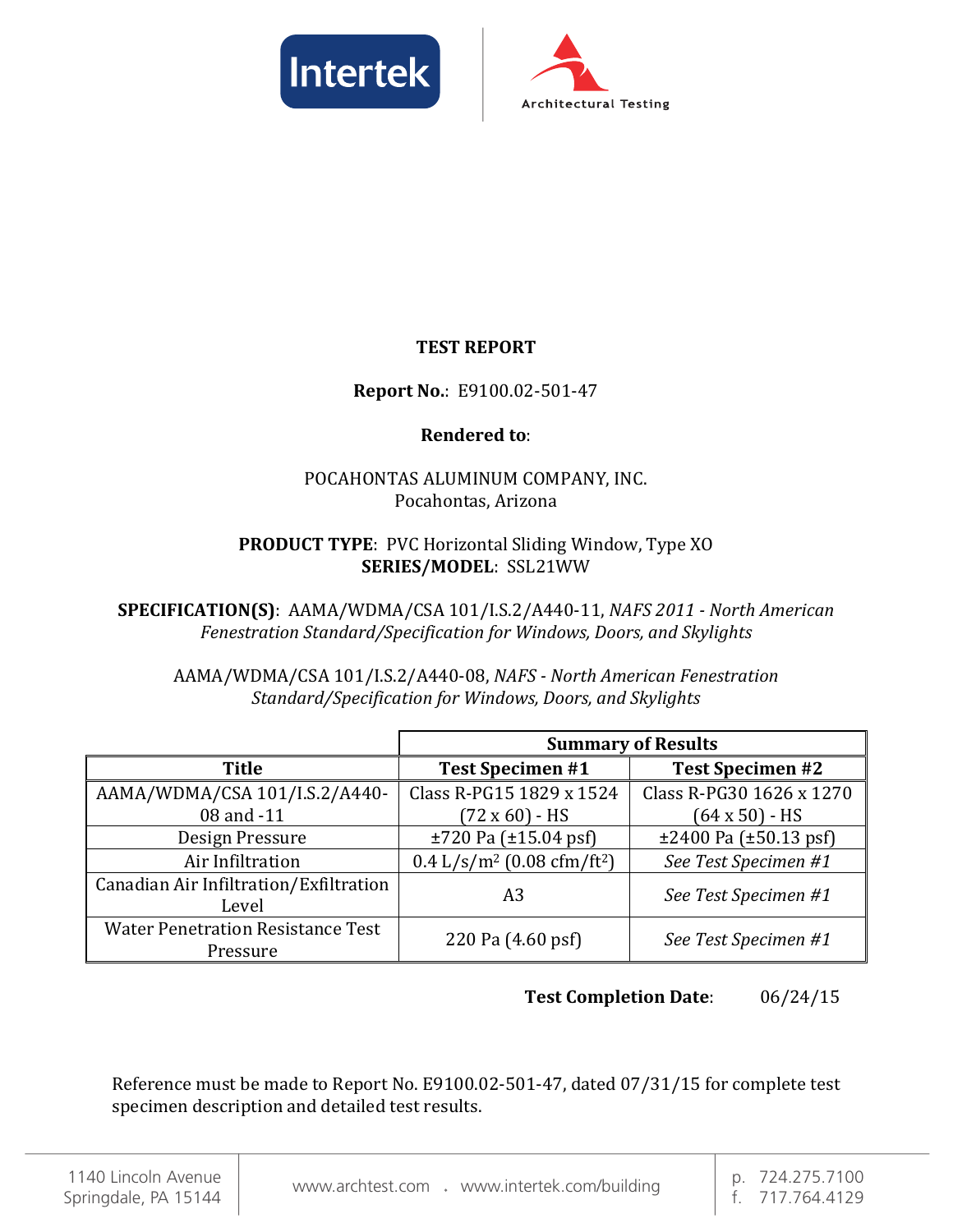



|     | <b>1.0 Report Issued To:</b> | Pocahontas Aluminum Co., Inc.<br>2001 Industrial Drive<br>Pocahontas, Arizona 72455                                                               |
|-----|------------------------------|---------------------------------------------------------------------------------------------------------------------------------------------------|
| 2.0 | <b>Test Laboratory:</b>      | Architectural Testing, Inc., a subsidiary of Intertek (Intertek-<br>ATI)<br>1140 Lincoln Avenue<br>Springdale, Pennsylvania 15144<br>724-275-7100 |

#### **3.0 Project Summary**:

- **3.1 Product Type**: PVC Horizontal Sliding Window, Type XO
- **3.2 Series/Model**: SSL21WW
- **3.3 Compliance Statement**: Results obtained are tested values and were secured by using the designated test method(s). The specimens tested successfully met the performance requirements for the following ratings:

| <b>Test</b><br>Specimen(s) | Title                     | <b>Summary of Results</b>               |
|----------------------------|---------------------------|-----------------------------------------|
|                            | 101/I.S.2/A440-08 and -11 | Class R-PG15 1829 x 1524 (72 x 60) - HS |
|                            | 101/I.S.2/A440-08 and -11 | Class R-PG30 1626 x 1270 (64 x 50) - HS |

- **3.4 Test Dates**: 06/22/15 06/24/15
- **3.5 Test Record Retention End Date**: All test records for this report will be retained until June 24, 2019.
- **3.6 Test Location**: Veka Inc. test facility in Fombell, Pennsylvania. Calibration of test equipment was performed by Intertek-ATI in accordance with AAMA 205-01 "In-Plant Testing Guidelines for Manufacturers and Independent Laboratories".
- **3.7 Test Specimen Source**: The test specimens were provided by the client. Representative samples of the test specimen(s) will be retained by Intertek-ATI for a minimum of four years from the test completion date.
- **3.8 Drawing Reference**: The test specimen drawings have been reviewed by Intertek-ATI and are representative of the test specimen(s) reported herein. Test specimen construction was verified by Intertek-ATI per the drawings located in Appendix C. Any deviations are documented herein or on the drawings.

#### **3.9 List of Official Observers**:

Name Company

| Doug Merry             | Veka Inc.    |
|------------------------|--------------|
| <b>Cornell Charles</b> | Veka Inc.    |
| Joseph Allison         | Intertek-ATI |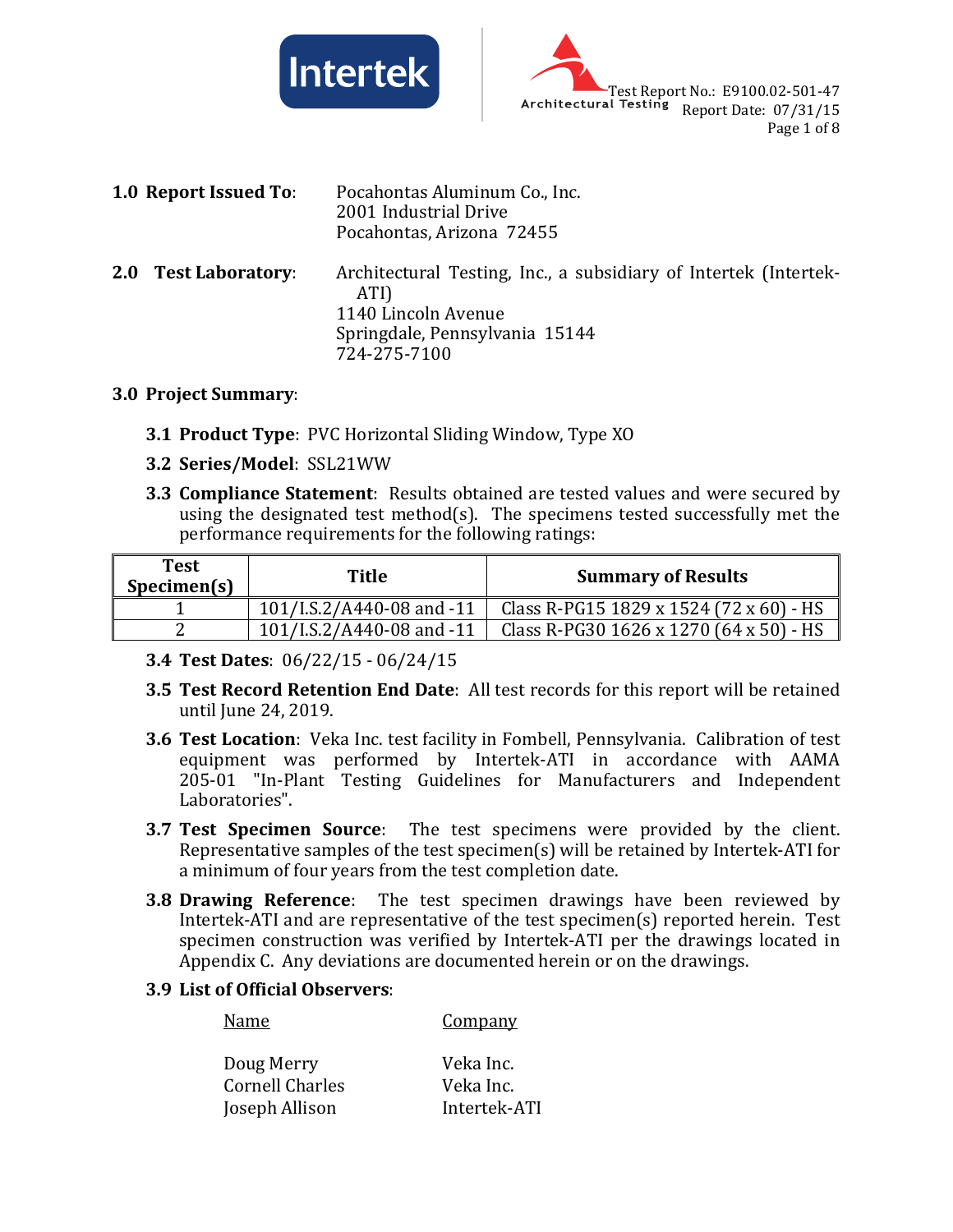



#### **4.0 Test Specification(s)**:

AAMA/WDMA/CSA 101/I.S.2/A440-11, *NAFS 2011 - North American Fenestration Standard/Specification for Windows, Doors, and Skylights*

AAMA/WDMA/CSA 101/I.S.2/A440-08, *NAFS - North American Fenestration Standard/Specification for Windows, Doors, and Skylights*

#### **5.0 Test Specimen Description**:

#### **5.1 Product Sizes**:

| $1$ est opeculien $#1.$                    |             |            |             |            |  |  |
|--------------------------------------------|-------------|------------|-------------|------------|--|--|
| <b>Overall Area:</b>                       |             | Width      |             | Height     |  |  |
| 2.8 m <sup>2</sup> (30.0 ft <sup>2</sup> ) | millimeters | inches     | millimeters | inches     |  |  |
| Overall size                               | 1829        | 72         | 1524        | 60         |  |  |
| Sash size                                  | 914         | 36         | 1470        | $57 - 7/8$ |  |  |
| Screen size                                | 895         | $35 - 1/4$ | 1486        | $58-1/2$   |  |  |

#### **Test Specimen #1**:

#### **Test Specimen #2**:

| <b>Overall Area:</b>                       |             | Width      |             | Height     |
|--------------------------------------------|-------------|------------|-------------|------------|
| 2.1 m <sup>2</sup> (22.2 ft <sup>2</sup> ) | millimeters | inches     | millimeters | inches     |
| Overall size                               | 1626        | 64         | 1270        | 50         |
| Sash size                                  | 813         | 32         | 1216        | $47 - 7/8$ |
| Screen size                                | 794         | $31 - 1/4$ | 1232        | $48-1/2$   |

#### *The following descriptions apply to all specimens.*

#### **5.2 Frame Construction**:

| <b>Frame Member</b>                                | <b>Material</b> | <b>Description</b> |
|----------------------------------------------------|-----------------|--------------------|
| Head, sill, jambs,<br>fixed stile, roller<br>track | PVC             | Extruded           |

|              | <b>Joinery Type</b>     | <b>Detail</b>                                                                                           |
|--------------|-------------------------|---------------------------------------------------------------------------------------------------------|
| All corners  | Mitered                 | Thermally welded                                                                                        |
| Fixed stile  | Square-cut and<br>coped | Fastened with four #8 x 2" truss head screws,<br>two at each end, and sealed with a silicone<br>sealant |
| Roller track | Square-cut              | Snap-in                                                                                                 |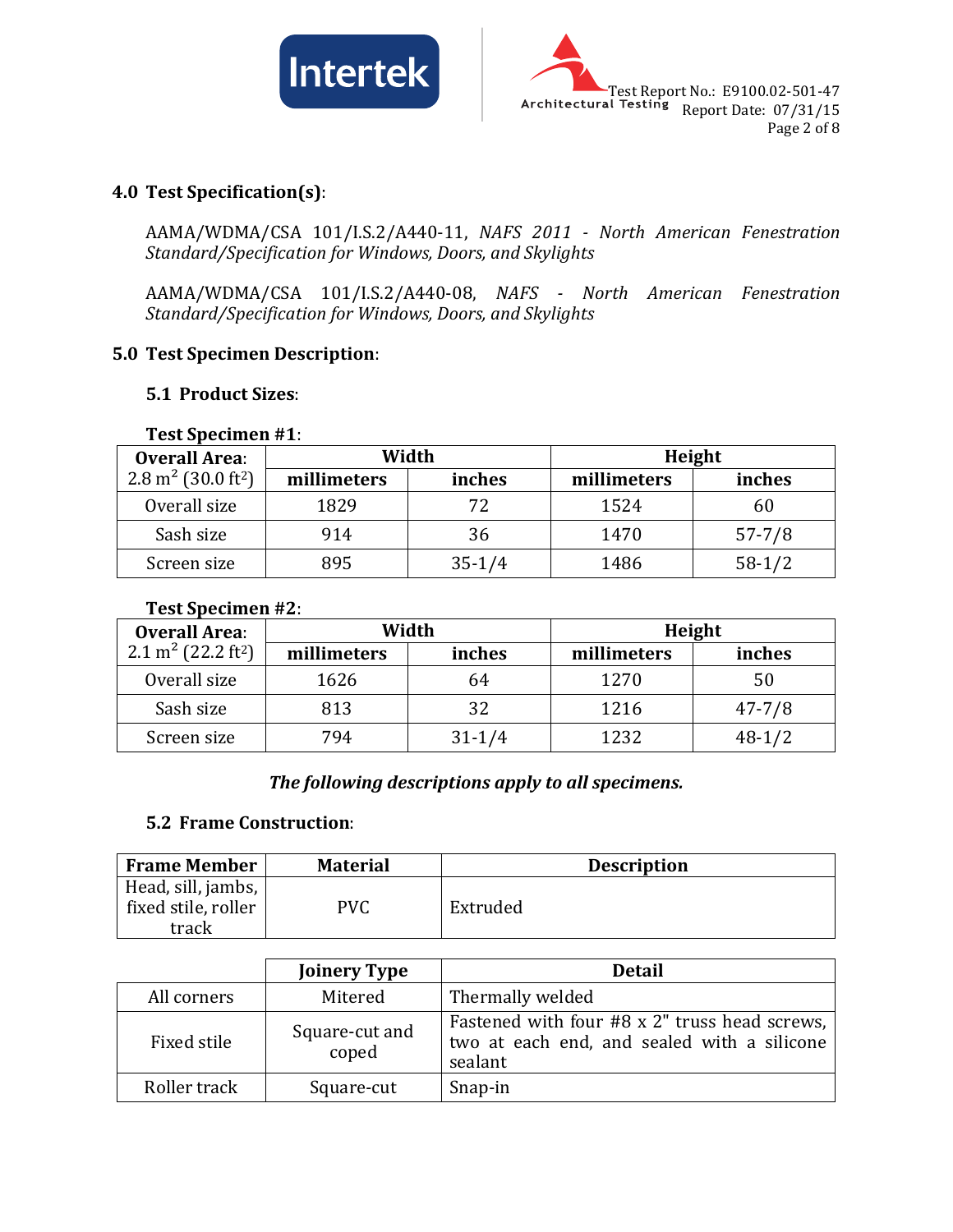



### **5.0 Test Specimen Description**: (Continued)

#### **5.3 Sash Construction**:

| <b>Sash Member</b>      | <b>Material</b> | <b>Description</b> |
|-------------------------|-----------------|--------------------|
| All rails and<br>stiles | PVC             | Extruded           |

|             | <b>Joinery Type</b> | Detail           |
|-------------|---------------------|------------------|
| All corners | Mitered             | Thermally welded |

### **5.4 Weatherstripping**:

| <b>Description</b>          | Quantity | Location                      |
|-----------------------------|----------|-------------------------------|
| 0.187" backed x 0.250" high | 1 Row    | Top rail, bottom rail, stiles |
| center fin pile             |          |                               |

#### **5.5 Glazing**: *No conclusions of any kind regarding the adequacy or inadequacy of the glass in any glazed test specimen(s) can be made.*

#### Test Specimen #1:

| <b>Glass</b><br><b>Type</b> | <b>Spacer Type</b>                             | <b>Interior</b><br>Lite | <b>Exterior</b><br>Lite | <b>Glazing Method</b>                                                                                            |
|-----------------------------|------------------------------------------------|-------------------------|-------------------------|------------------------------------------------------------------------------------------------------------------|
| $5/8"$ IG                   | Rectangular-<br>shaped steel,<br>single sealed | 1/8"<br>annealed        | 1/8"<br>annealed        | The glass was set from the exterior<br>against a silicone sealant and<br>secured with rigid PVC glazing<br>beads |

Test Specimen #2:

| Glass<br>Type | <b>Spacer Type</b>                             | <b>Interior</b><br>Lite | <b>Exterior</b><br>Lite | <b>Glazing Method</b>                                                                                            |
|---------------|------------------------------------------------|-------------------------|-------------------------|------------------------------------------------------------------------------------------------------------------|
| $5/8"$ IG     | Rectangular-<br>shaped steel,<br>single sealed | 3/32"<br>annealed       | 3/32"<br>annealed       | The glass was set from the exterior<br>against a silicone sealant and<br>secured with rigid PVC glazing<br>beads |

| Location          | <b>Daylight Opening</b> |             |                            | <b>Glass Bite</b> |  |
|-------------------|-------------------------|-------------|----------------------------|-------------------|--|
|                   | <b>Quantity</b>         | millimeters | inches                     |                   |  |
| Specimen #1 sash  |                         | 810 x 1391  | $32 - 7/8 \times 54 - 3/4$ | 5/8"              |  |
| Specimen #1 frame |                         | 841 x 1457  | $33-1/8 \times 57-3/8$     | 5/8"              |  |
| Specimen #1 sash  |                         | 733 x 1137  | $28-7/8 \times 44-3/4$     | 5/8"              |  |
| Specimen #1 frame |                         | 740 x 1203  | $29-1/8 \times 47-3/8$     | 5/8"              |  |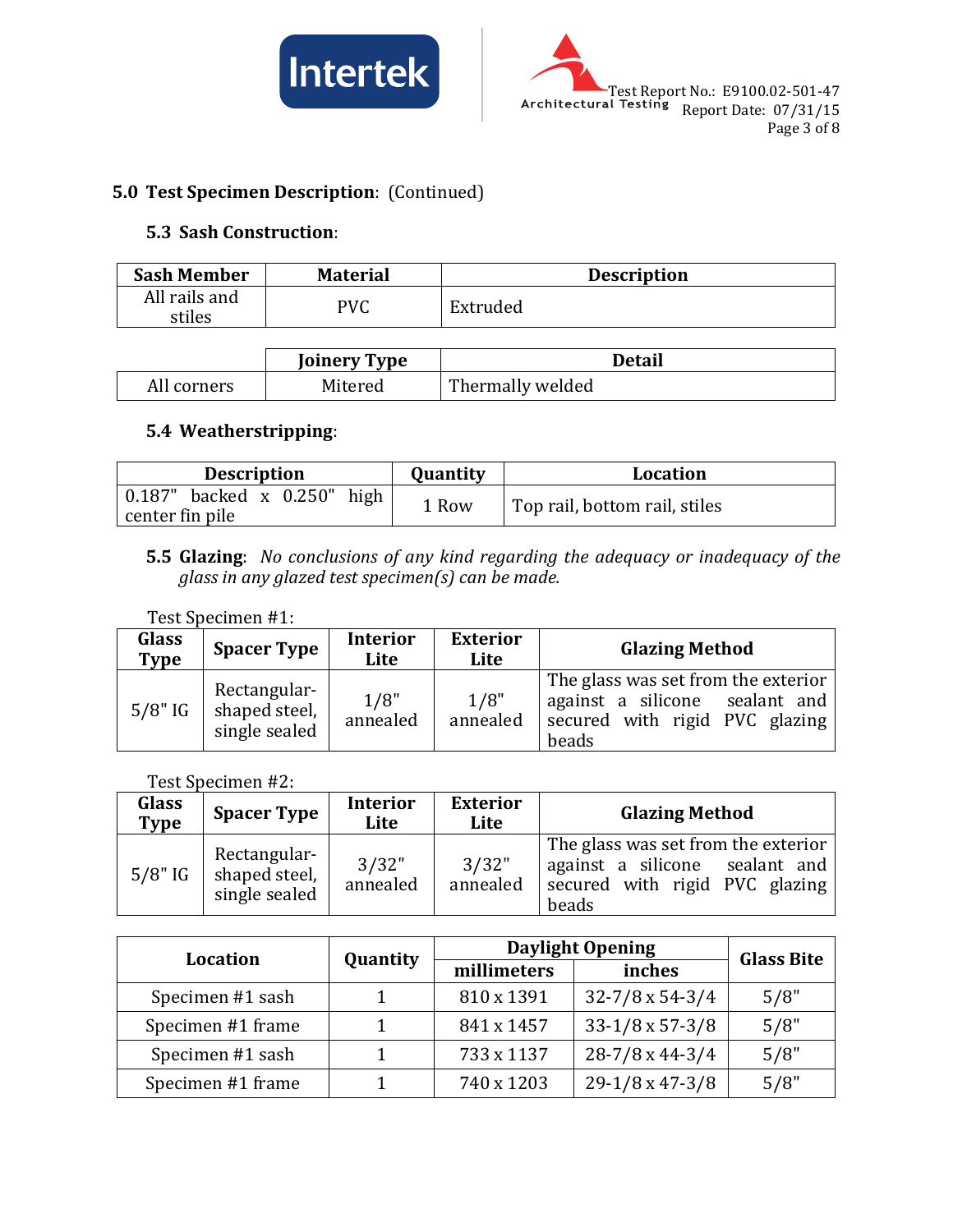



## **5.0 Test Specimen Description**: (Continued)

#### **5.6 Drainage**:

| <b>Drainage Method</b> | <b>Size</b>      | Quantity | Location                                  |  |
|------------------------|------------------|----------|-------------------------------------------|--|
| Weepslot               | $9/16$ " wide by | 2        | Exterior sill face, one $1-1/2$ " in from |  |
|                        | $5/32$ " high    |          | each end.                                 |  |
| Weepslot               | $9/16$ " wide by | 2        | Interior sill track, one at each end.     |  |
|                        | $5/32$ " deep    |          |                                           |  |
| Weepslot               | $9/16$ " wide by | 2        | Intermediate sill wall, one at each       |  |
|                        | $5/32$ " high    |          | end                                       |  |

#### **5.7 Hardware**:

| <b>Description</b>                         | Quantity     | Location                                                                                        |
|--------------------------------------------|--------------|-------------------------------------------------------------------------------------------------|
| Metal cam lock                             | <sup>2</sup> | Lock rail, one 10" in from each end with<br>mating metal keepers on the fixed<br>meeting stile. |
| Dual metal rollers with plastic<br>housing | 2            | Bottom rail, one at each end                                                                    |

#### **5.8 Reinforcement**:

| <b>Drawing Number</b> | Location                | <b>Material</b>   |
|-----------------------|-------------------------|-------------------|
| S-3832                | Fixed stile, lock stile | Extruded aluminum |

#### **5.9 Screen Construction**:

| <b>Frame Material</b>   | <b>Corner Construction</b>                                    | <b>Mesh Type</b> | <b>Mesh Attachment Method</b> |
|-------------------------|---------------------------------------------------------------|------------------|-------------------------------|
| Roll-formed<br>aluminum | Square-cut and<br>secured with snap-in<br>plastic corner keys | Fiber            | Flexible vinyl spline         |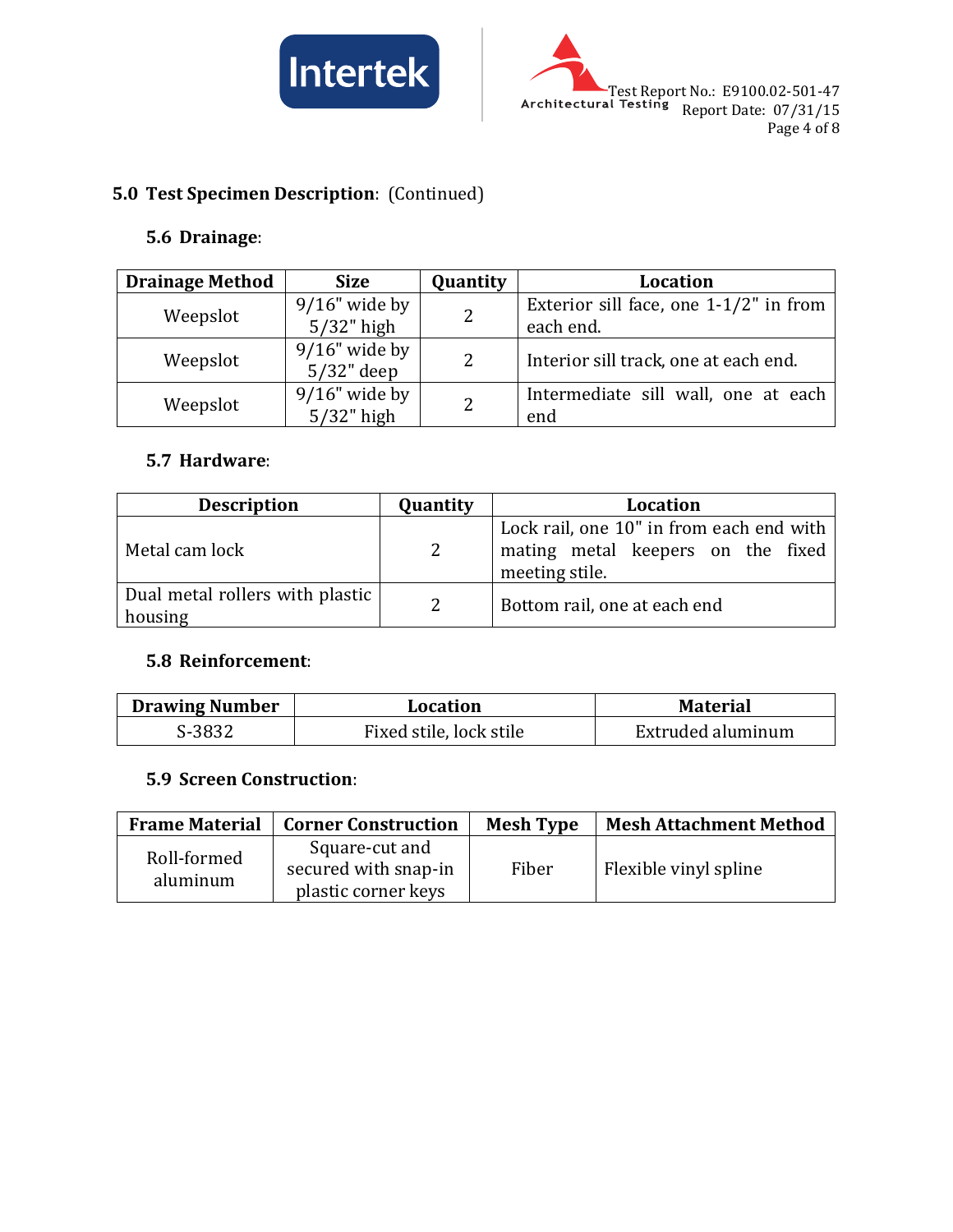



### **6.0 Installation**:

The specimen was installed into a Spruce-Pine-Fir wood buck. The rough opening allowed for a 1/8" shim space. The nail fin perimeter of the window was sealed with a silicone sealant.

| Location          | <b>Anchor Description</b> | <b>Anchor Location</b>                                                                                                                                                                   |
|-------------------|---------------------------|------------------------------------------------------------------------------------------------------------------------------------------------------------------------------------------|
| Integral nail fin | screws                    | Nominally spaced at 9" on center, and<br>$#8$ x 2" long truss head beginning 2" in from each corner, with<br>an additional three screw cluster at<br>each end of the fixed meeting stile |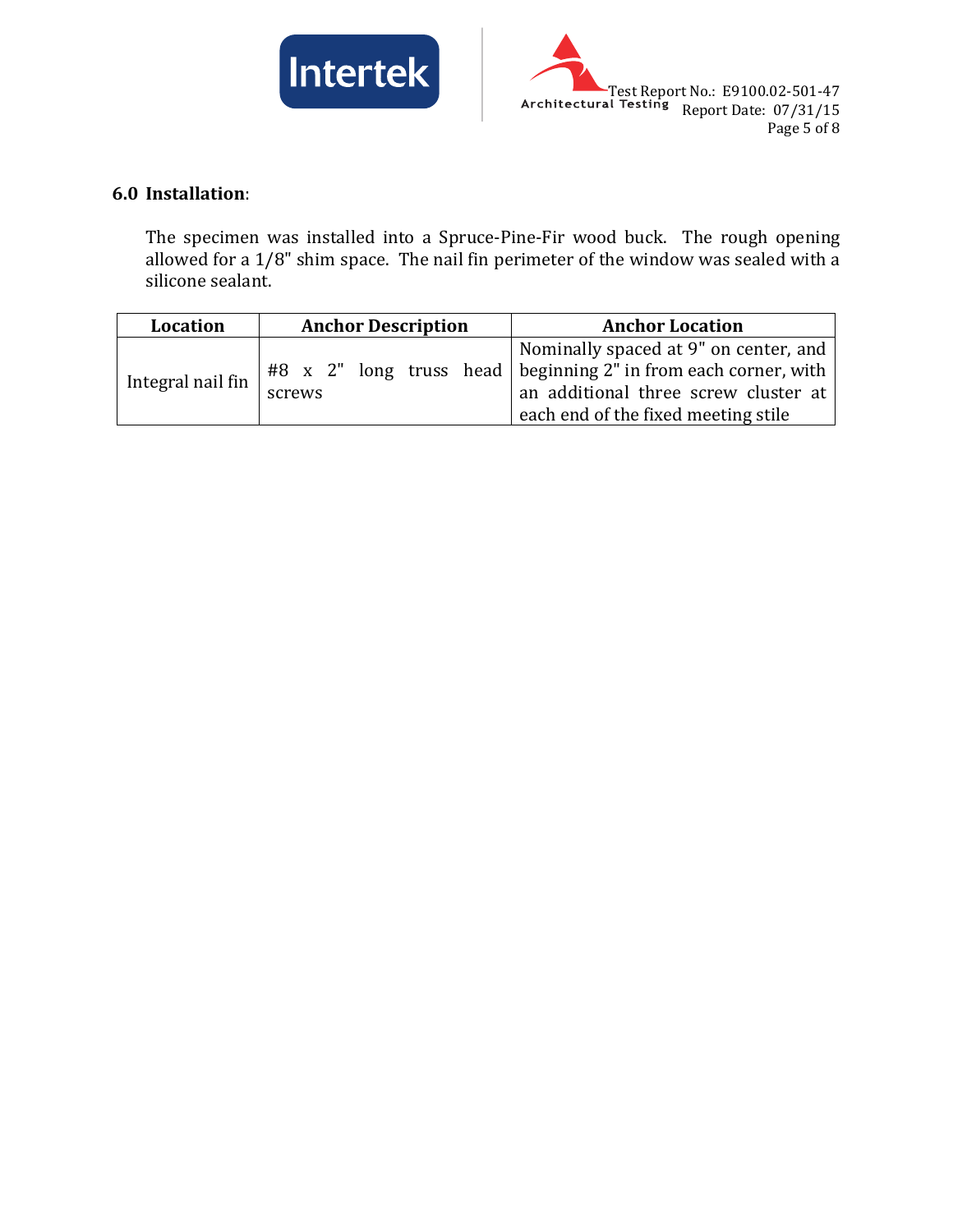



**7.0 Test Results**: The temperature during testing was 21°C (70°F). The results are tabulated as follows:

#### **Test Specimen #1**:

| <b>Title of Test</b>                   | <b>Results</b>                   | <b>Allowed</b>                               | <b>Note</b>  |
|----------------------------------------|----------------------------------|----------------------------------------------|--------------|
|                                        | Initiate motion:                 |                                              |              |
|                                        | 89 N (20 lbf)                    | Report Only                                  |              |
| <b>Operating Force,</b>                | Maintain motion:                 |                                              |              |
| per ASTM E 2068                        | 76 N (17 lbf)                    | 90 N (20 lbf) max.                           |              |
|                                        | Locks:                           |                                              |              |
|                                        | 22 N (5 lbf)                     | 100 N (22.5 lbf) max.                        |              |
| Air Leakage,                           |                                  |                                              |              |
| Infiltration per ASTM E 283            | $0.4 \frac{L}{s/m^2}$            | $1.5 \frac{\text{L}}{\text{s}} / \text{m}^2$ |              |
| at 75 Pa (1.57 psf)                    | $(0.08 \text{ cfm}/\text{ft}^2)$ | $(0.3 \text{ cfm}/\text{ft}^2)$ max.         | 1            |
| Air Leakage,                           |                                  |                                              |              |
| <b>Exfiltration per ASTM E 283</b>     | $0.4 \frac{L}{s/m^2}$            | $1.5 \frac{\text{L}}{\text{s}} / \text{m}^2$ |              |
| at 75 Pa (1.57 psf)                    | $(0.07 \text{ cfm}/\text{ft}^2)$ | $(0.3 \text{ cfm}/\text{ft}^2) \text{ max.}$ | $\mathbf{1}$ |
| <b>Canadian Air</b>                    |                                  |                                              |              |
| <b>Infiltration/Exfiltration Level</b> | A <sub>3</sub>                   | N/A                                          |              |
| <b>Water Penetration,</b>              |                                  |                                              |              |
| per ASTM E 547                         | N/A                              | N/A                                          | 3            |
| <b>Uniform Load Deflection,</b>        |                                  |                                              |              |
| per ASTM E 330                         |                                  |                                              |              |
| Deflections taken at                   |                                  |                                              |              |
| the fixed meeting stile                |                                  |                                              |              |
| $+720$ Pa $(+15.04$ psf)               | 34.8 mm (1.37")                  |                                              |              |
| -720 Pa (-15.04 psf)                   | 35.5 mm (1.40")                  | Report Only                                  | 4, 5, 6      |
| <b>Uniform Load Structural,</b>        |                                  |                                              |              |
| per ASTM E 330                         |                                  |                                              |              |
| Permanent sets taken at                |                                  |                                              |              |
| the fixed meeting stile                |                                  |                                              |              |
| $+1080$ Pa ( $+22.56$ psf)             | $1.3$ mm $(0.05")$               | 6.1 mm $(0.24)$ max.                         |              |
| $-1080$ Pa $(-22.56$ psf               | $1.3$ mm $(0.05")$               | 6.1 mm (0.24") max.                          | 5, 6         |
| <b>Forced Entry Resistance,</b>        |                                  |                                              |              |
| per ASTM F 588,                        |                                  |                                              |              |
| Type: A - Grade: 10                    | Pass                             | No entry                                     |              |
| <b>Thermoplastic Corner Weld</b>       | Pass                             | Meets as stated                              |              |
| Deglazing,                             |                                  |                                              |              |
| per ASTM E 987                         |                                  |                                              |              |
| Operating direction,                   |                                  |                                              |              |
| 320 N (72 lbf)                         | Pass                             | Meets as stated                              |              |
| Remaining direction,                   |                                  |                                              |              |
| 230 N (52 lbf)                         | Pass                             | Meets as stated                              |              |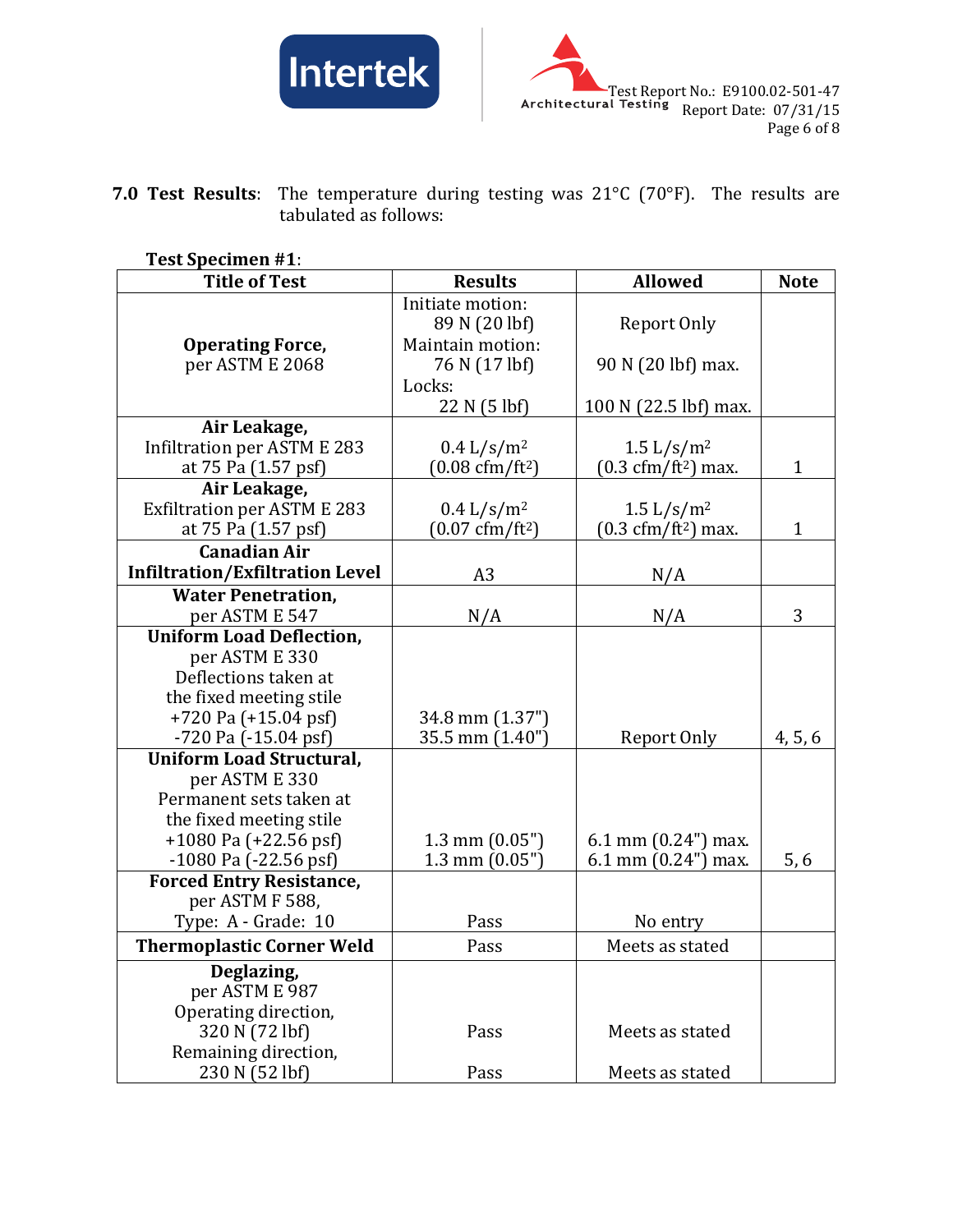



#### **7.0 Test Results**: (Continued)

#### **Test Specimen #1**: (Continued)

| <b>Title of Test</b>        | <b>Results</b> | <b>Allowed</b> | <b>Note</b> |  |
|-----------------------------|----------------|----------------|-------------|--|
| <b>Optional Performance</b> |                |                |             |  |
| <b>Water Penetration,</b>   |                |                |             |  |
| per ASTM E 547              |                |                |             |  |
| at 360 Pa (4.60 psf)        | Pass           | No leakage     |             |  |

#### **Test Specimen #2**:

| <b>Title of Test</b>             | <b>Results</b>           | <b>Allowed</b>       | <b>Note</b> |  |
|----------------------------------|--------------------------|----------------------|-------------|--|
| <b>Optional Performance</b>      |                          |                      |             |  |
| <b>Uniform Load Deflection,</b>  |                          |                      |             |  |
| per ASTM E 330                   |                          |                      |             |  |
| taken at the fixed meeting stile |                          |                      |             |  |
| $+1440$ Pa $(+30.08$ psf)        | $31.0$ mm $(1.22")$      |                      |             |  |
| $-1440$ Pa $(-30.08$ psf)        | 31.0 mm $(1.22")$        | Report Only          | 4, 5, 6     |  |
| <b>Uniform Load Structural,</b>  |                          |                      |             |  |
| per ASTM E 330                   |                          |                      |             |  |
| taken at the fixed meeting stile |                          |                      |             |  |
| $+2160$ Pa $(+45.11$ psf)        | $1.3 \text{ mm} (0.07")$ | 5.1 mm $(0.20)$ max. |             |  |
| $-2160$ Pa $(-45.11$ psf         | $2.0 \text{ mm}$ (0.08") | 5.1 mm $(0.20)$ max. | 5,6         |  |

*Note 1: The tested specimen meets (or exceeds) the performance levels specified in AAMA/WDMA/CSA 101/I.S.2/A440 for air leakage resistance.*

*Note 2: With and without insect screen.*

*Note 3: The client opted to start at a pressure higher than the minimum required. Test results are reported under Optional Performance.*

*Note 4: The deflections reported are not limited by AAMA/WDMA/CSA 101/I.S.2/A440 for this product designation. The deflection data is recorded in this report for special code compliance and information only.*

*Note 5: Loads were held for 10 seconds.*

*Note 6: Tape and film were used to seal against air leakage during structural testing. In our opinion, the tape and film did not influence the results of the test.*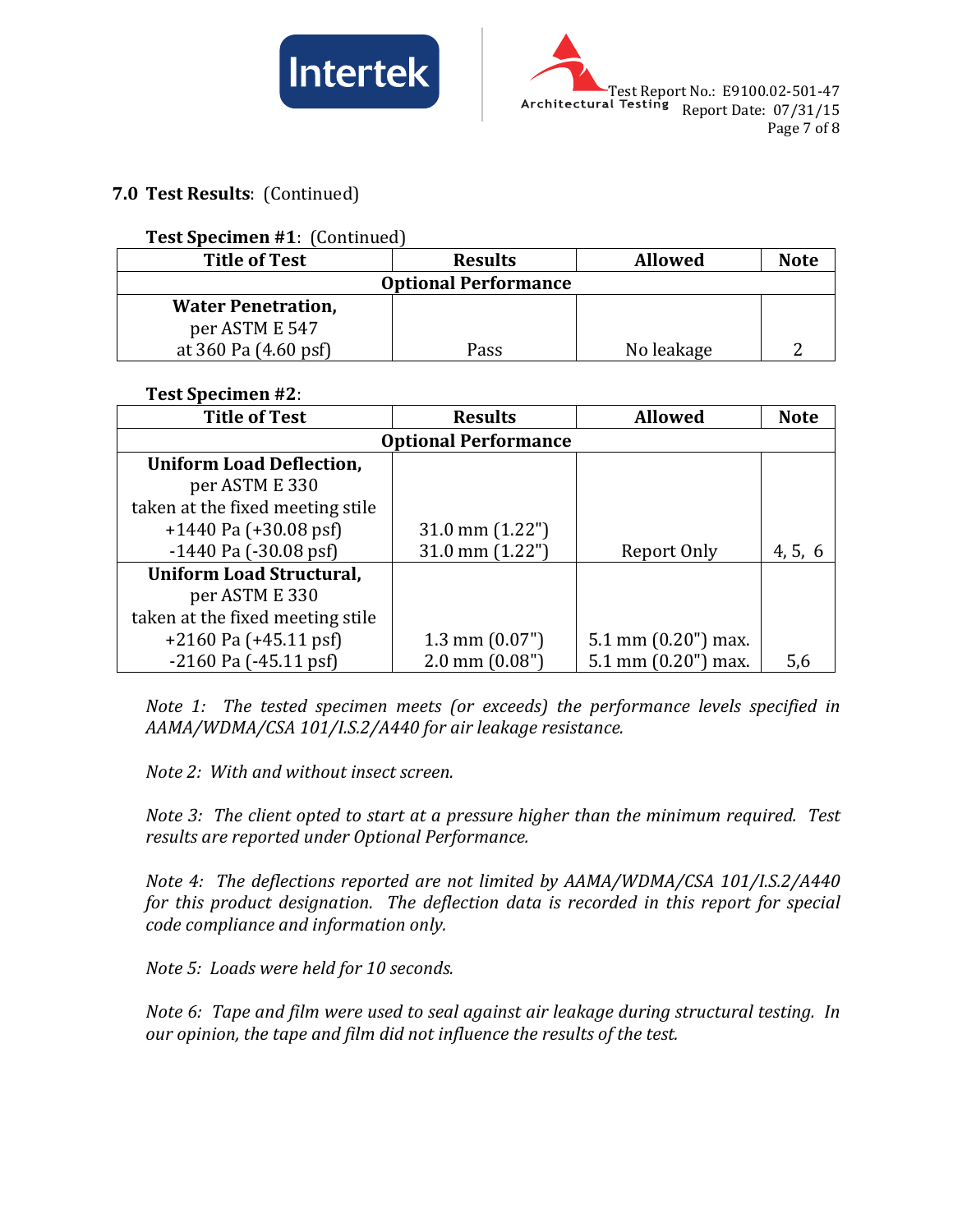



Intertek-ATI will service this report for the entire test record retention period. Test records such as detailed drawings, datasheets, representative samples of test specimens, or other pertinent project documentation, will be retained by Intertek-ATI for the entire test record retention period.

This report does not constitute certification of this product nor an opinion or endorsement by this laboratory. It is the exclusive property of the client so named herein and relates only to the specimen(s) tested. This report may not be reproduced, except in full, without the written approval of Intertek-ATI.

For INTERTEK-ATI

Joseph E. Allison Lynn George

\_\_\_\_\_\_\_\_\_\_\_\_\_\_\_\_\_\_\_\_\_\_\_\_\_\_\_\_\_\_\_\_\_\_\_\_\_\_\_\_\_\_\_ \_\_\_\_\_\_\_\_\_\_\_\_\_\_\_\_\_\_\_\_\_\_\_\_\_\_\_\_\_\_\_\_\_\_\_\_\_\_\_\_\_\_\_\_\_\_\_\_ Director – Regional Operations

JEA:sld

Attachments (pages): This report is complete only when all attachments listed are included. Appendix-A: Alteration Addendum (1) Appendix-B: Location of Air Seal (1) Appendix- C: Drawing(s) (2) Complete drawings packet on file with Intertek-ATI

This report produced from controlled document template ATI 00438, revised 06/27/14.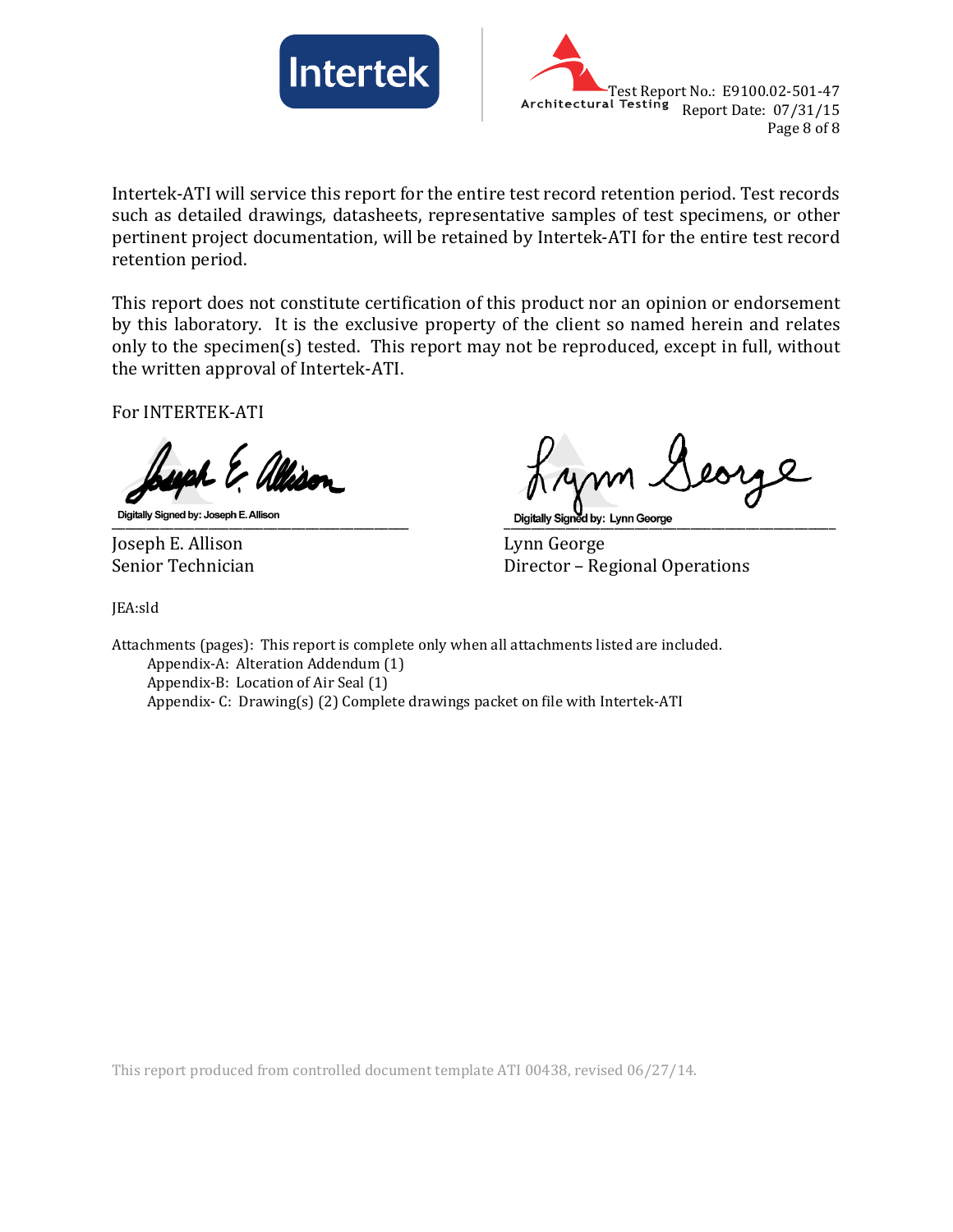



# **Appendix A**

# **Alteration Addendum**

*Note: No alterations were required.*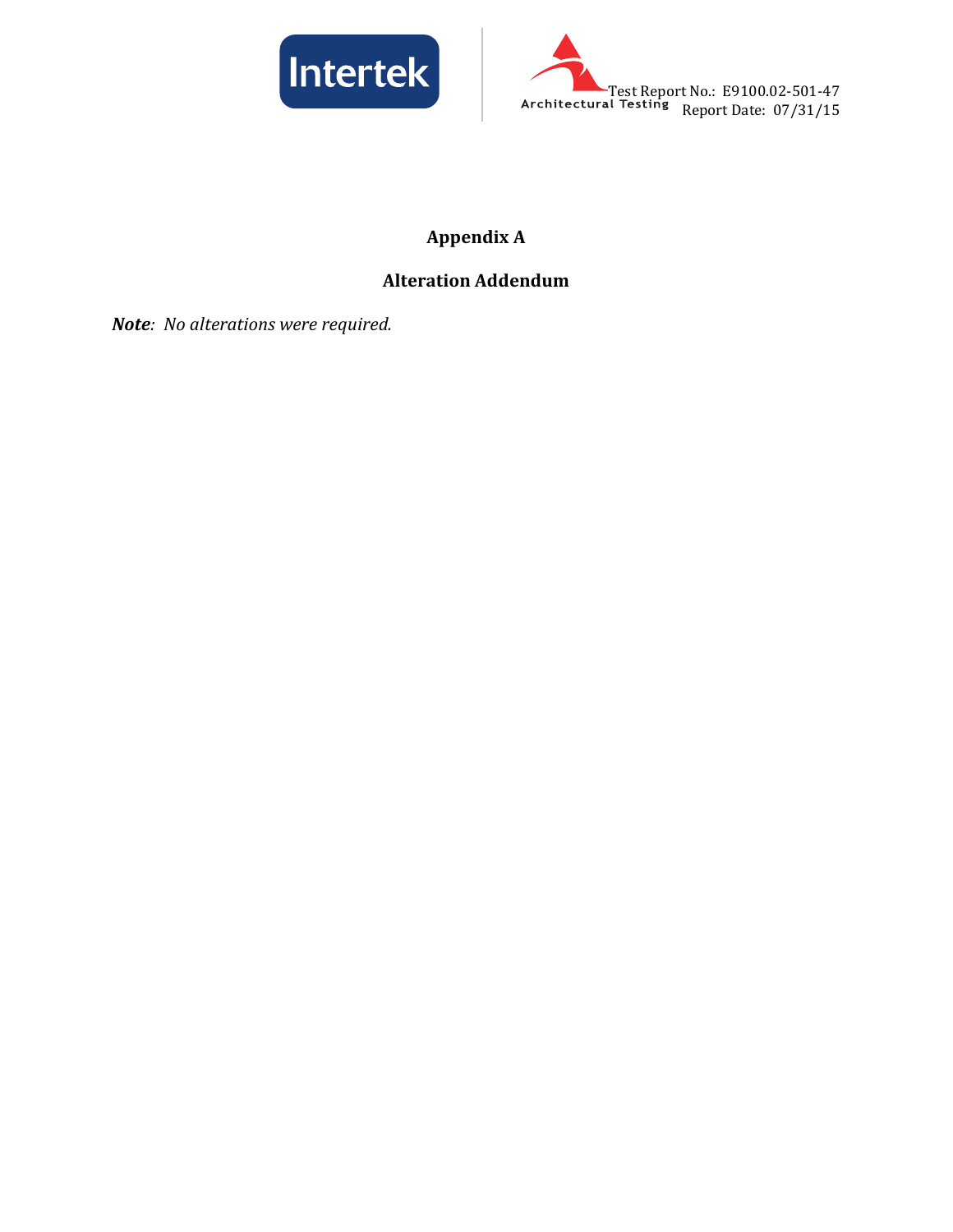



#### **Appendix B**

**Location of Air Seal**: The air seal between the test specimen and the test wall is detailed below. The seal is made of foam weatherstripping and is attached to the edge of the test specimen buck. The test specimen buck is placed against the test wall and clamped in place, compressing the weatherstripping and creating a seal.

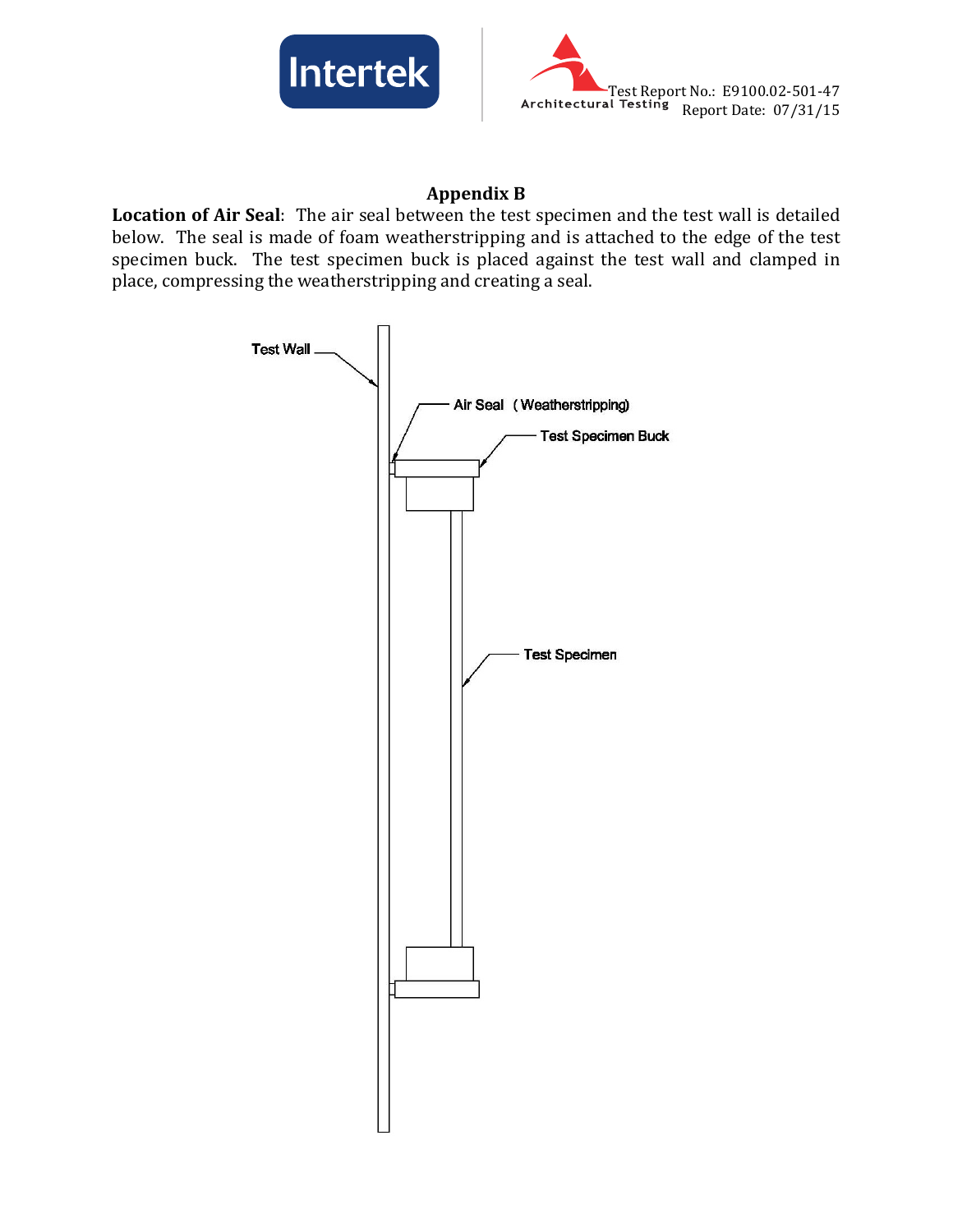



# **Appendix C**

# **Drawing(s)**

*Note: Complete drawings packet on file with Intertek-ATI*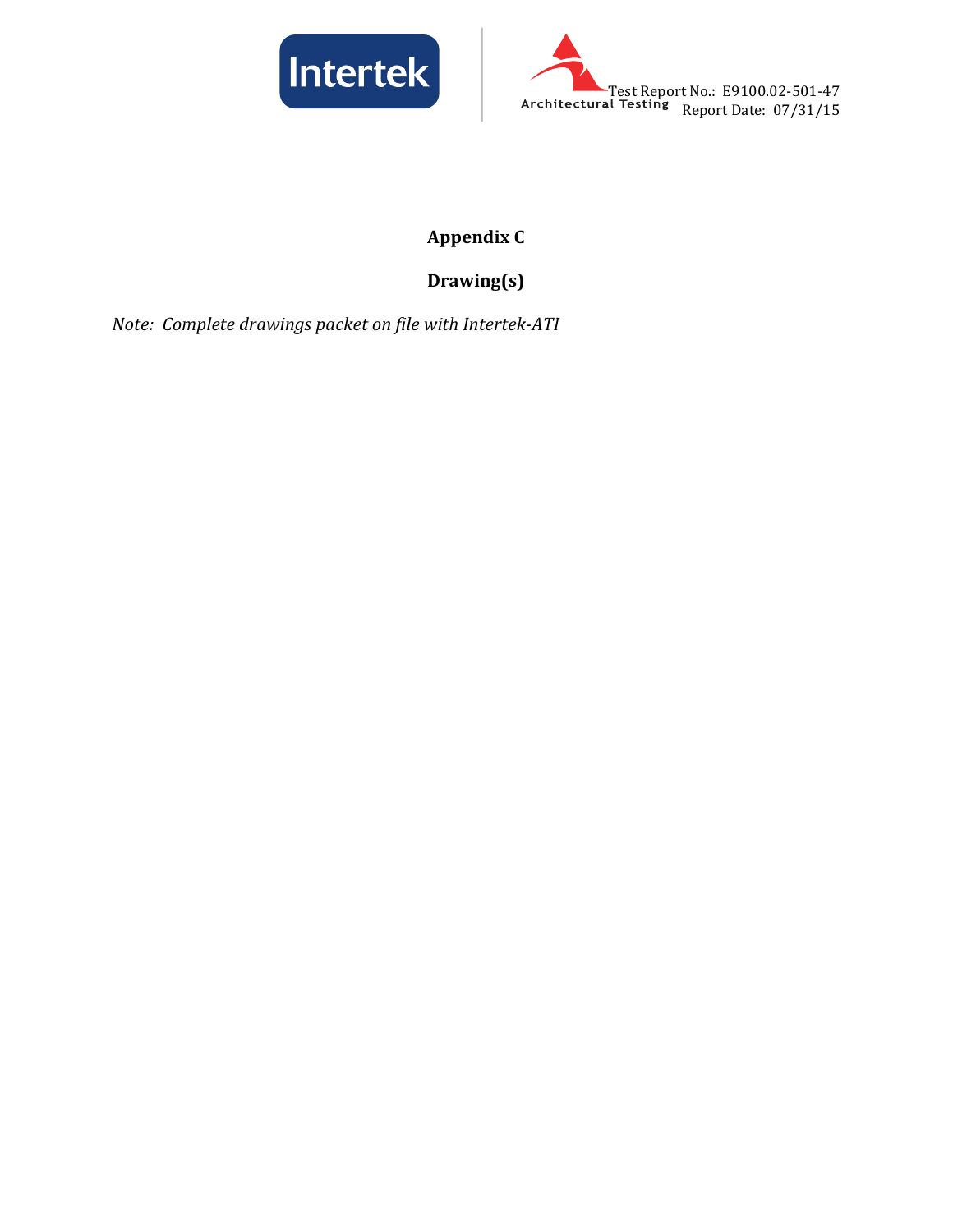